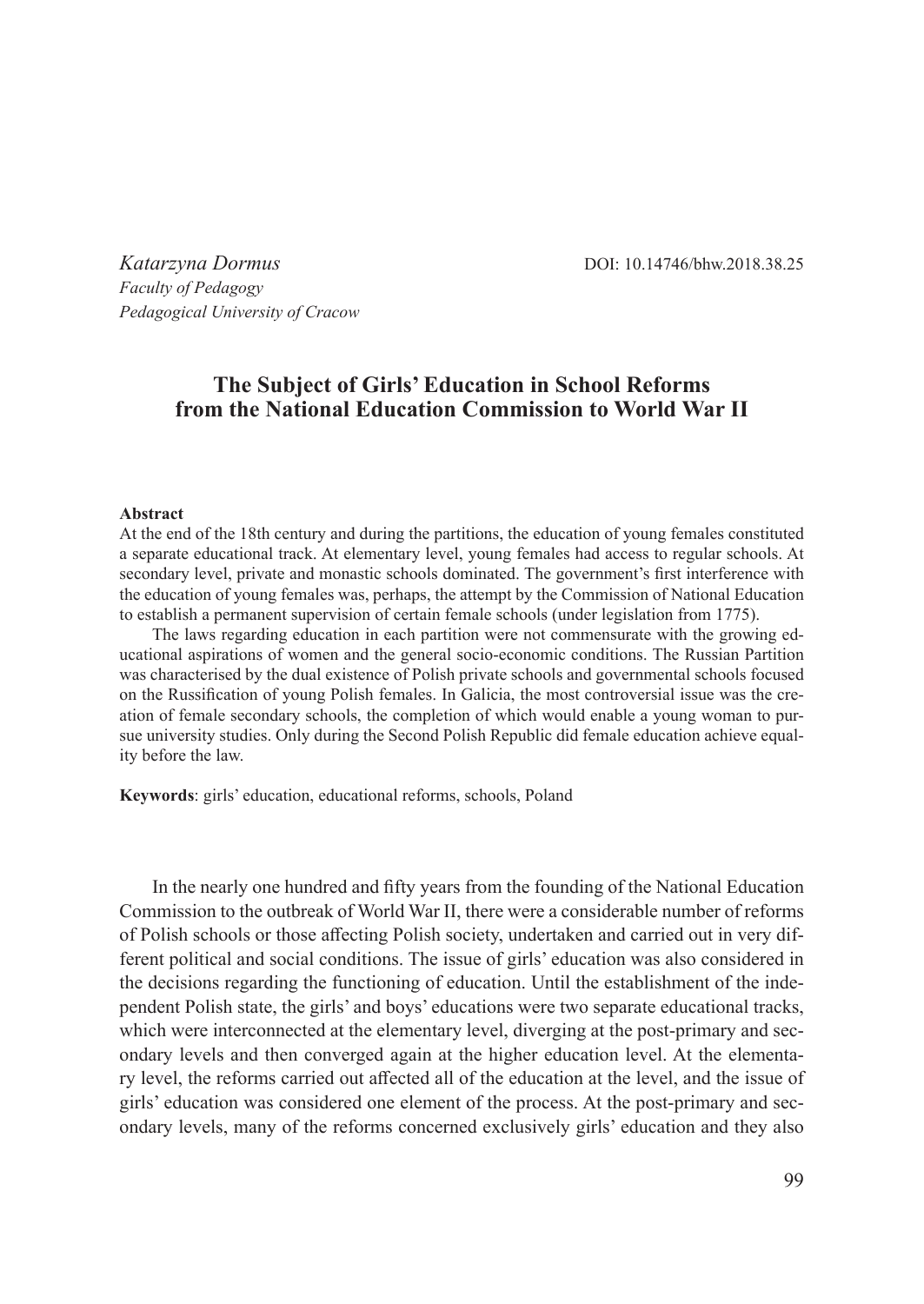provoked the most discussions. Decisions in this sphere were influenced not only by political, economic and organisational factors, but also by philosophical issues and traditions that determined the attitude of society and the authorities to the so-called "Girls' matter," as well as the demands of real life in the dynamically changing conditions of the 19<sup>th</sup> and  $20<sup>th</sup>$  centuries, which, for example, forced women to take on gainful employment that required higher qualifications. Girls' entry into universities, on the other hand, was achieved not through reforms, but thanks to the agreement to girls' entry into traditionally-functioning structures without entailing a change in the way they operated.

At the primary school level, decisions regarding girls' education were made as part of individual reforms concerning parish or folk schools. In the  $18<sup>th</sup>$  century, it was a wellestablished tradition that girls attended parish schools along with boys, and this state of afairs was not changing. Decisions regarding girls thus concerned certain curricular differences, hiring female teachers for the education of girls, or considerations of age limits and co-educational conditions.

Similarly, the decisions of the National Education Commission relating to girls' education consisted largely of acceptance of the existing state of things<sup>1</sup>. In *Acts of the National Education Commission* from 1783 – an essential document encompassing the entirety of the reform regulations – in the chapter on parish schools, there is no separate mention of girls, let alone of separate girls' schools or different curricula<sup>2</sup> . Slightly more information on the subject can be found in Grzegorz Piramowicz's *The Teacher's Duties*, which may be regarded as an interpretation of the Commission's rules. Piramowicz uses the term "children" without distinguishing them according to gender. There is only one fragment where he mentions boys and girls separately – the beginning of the chapter "On the goal, the duties of the teacher." This is also the fragment in which he outlines the goal of teaching and upbringing in a parish school<sup>3</sup>.

In *Duties*, there is also an addendum "On school mistresses of the Girls' sex," which is important because it is the first time women teachers in parish schools are mentioned, but also because it contains a lot of information about the upbringing and education of girls. According to Piramowicz, the goal of educating a girl was to prepare her for exemplary fulfilment of the role of a mother, wife, housekeeper, "servant" and "worker." The parish school curriculum was to be essentially the same for boys and girls in terms of reading, writing, arithmetic, religious and moral education. Differentiation occurred in the field of practical subjects. "Not all teachings are equally necessary for boys and young girls," Piramowicz claimed. Girls should acquire knowledge and skills related to household management. "The school mistress will put in more time on these matters with her Girls' stu-

<sup>1</sup> POHOSKA, H., *Sprawa oświaty ludu w dobie Komisji Edukacji Narodowej*, Kraków 1925, p. 80.

<sup>2</sup> *Ustawy Komisji Edukacji Narodowej dla Stanu Akademickiego i na szkoły w krajach Rzeczypospolitej przepisane w Warszawie roku 1783*, Lviv 1917, p. 116.

<sup>3</sup> PIRAMOWICZ, G., *Powinności nauczyciela*, oprac. vol. Mizia, Warsaw 1988, p. 93.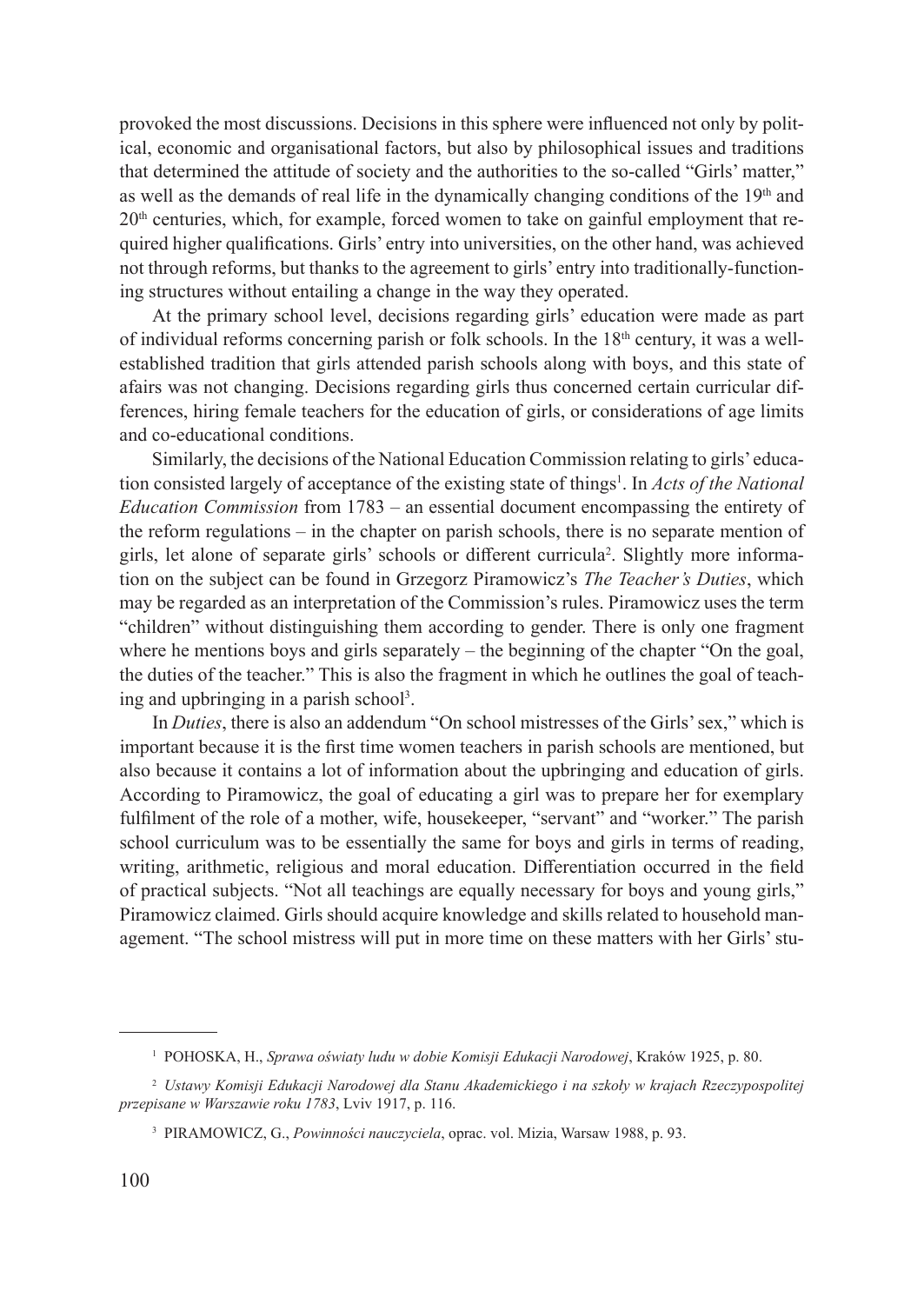dents," Piramowicz wrote, "than in school on reading and writing." Thus, practical goals were to be predominant<sup>4</sup>.

In the period of the Duchy of Warsaw, the achievements and traditions of the National Education Commission were drawn on. The Chamber of Education, which administered educational policy, devoted much attention to elementary education, attempting to pave the way for the principle of universality. "The setup of municipal and rural elementary schools," approved on 12 January 1808, as well as the "Regulations of municipal and rural elementary schools," published on 16 October 1808, permeated with the spirit of the Enlightenment and Pestalozzi's recommendations, provided the legal basis for the entire system of folk education. It was recommended that every village and city should have a school. Compulsory schooling was established (without compulsory attendance), to be carried out by school supervisory units. These were obliged to register all children of both genders – starting at 8 years old in the country and 7 years old in the cities. A child was to attend school until age 11 or 12, "until they have acquired the necessary knowledge." The curriculum for girls, in addition to the general programme (reading, writing, arithmetic, moral and religious education, health and agricultural education, geometry, measure and weights, law), included the study of girls' and household work<sup>5</sup>.

"The Chamber of Education encouraged girls to be sent to primary schools along with boys in villages and cities, and even employed teachers of girls' work in city schools, but the higher spheres did not want to send their daughters there," writes Jan Hulewicz<sup>6</sup>. The number of girls in primary schools was generally 12–40%<sup>7</sup>.

The popularisation of the folk school was one of the most important school and social issues in the  $19<sup>th</sup>$  century – the state authorities began to care about extending education to the greatest possible number of subjects and shaping them into useful and loyal citizens. Hence the efforts to introduce compulsory education, supported over time with compulsory school attendance, as well as consent to co-education at the level of the folk school. Both the introduction of compulsory education and co-education were beneficial to girls. Compulsory education obligated parents or guardians to send girls to school, which was important as their education was usually considered of secondary importance. The existence of co-educational schools made it possible to fulfil this obligation, since there were generally no economic and organisational conditions in Europe that would allow for the simultaneous functioning of boys' and girls' schools in one village or town. During the partitions, the situation of girls in folk schools depended on the general education policy of individual partitioning states.

Positive changes initiated by the Chamber of Education were halted during the period of Kingdom of Poland. According to the Act for Gymnasiums, Regional, Primary and

<sup>4</sup> Ibidem*.*, p. 159–160.

<sup>5</sup> WINIARZ, A., *Szkolnictwo Księstwa Warszawskiego i Królestwa Polskiego (1807–1831*), Lublin 2002, p. 98–102; KOT, S., *Historia wychowania*, vol. 2, Warsaw 1996, p. 242; POZNAŃSKI, K., "Osiągnięcia polskich reform szkolnych w XIX wieku", *Kwartalnik Pedagogiczny*, 1995 no. 3, p. 149.

<sup>6</sup> KOT, S., op. cit, vol. 2, p. 246.

<sup>7</sup> WINIARZ, A., op. cit., p. 111.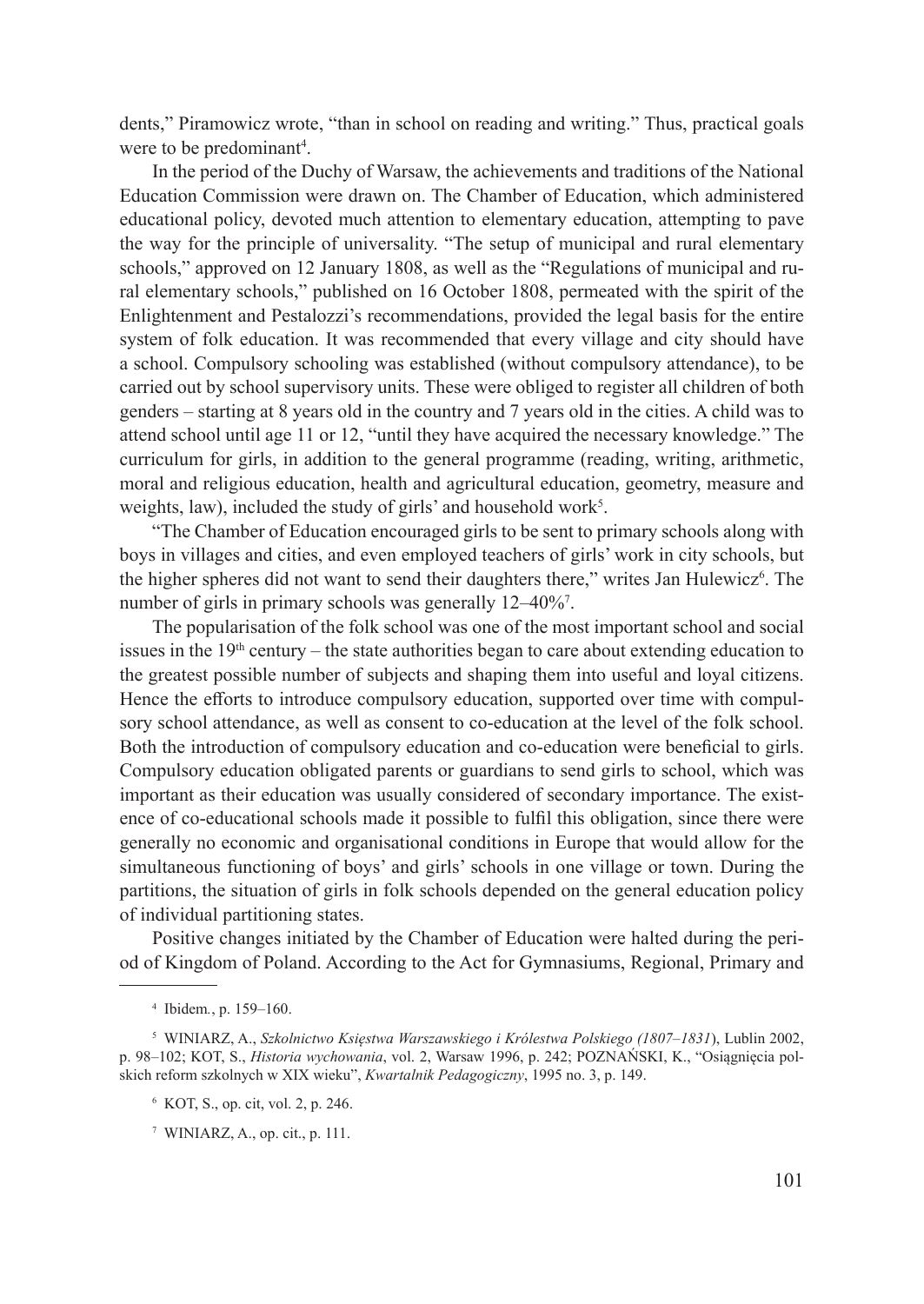Parish Schools in Kingdom of Poland" of 1833, children of both genders who were over 8 years of age, could be admitted to parish schools, but girls could not be older than 11. As enrolment at the schools was carried out annually, this regulation meant that boys could study much longer. The number of girls in individual schools varied, but there were cases where they made up as much as half of the student body. Separate classes for femal students were even created in 29 schools where funding was available<sup>8</sup>.

As a result of another educational law in 1851, not only was the Kingdom of Poland education system unified with the Russian one, but it was also ruined, among other things, by abolishing compulsory education. The school reform undertaken by Wielopolski in 1862 was an attempt to rebuild Polish education. Wielopolski was in favour of introducing compulsory education under pain of financial penalties, but he did not receive the consent of the Russian authorities. Primary schools were to be created in every municipality and be available to all children. The outbreak of the January Uprising prevented this reform from being implemented.

The defeat of Russia in the Crimean War forced Alexander II to carry out a number of social and economic reforms. The most important of them was the enfranchisement reform in the countryside. On 30 August/11 September 1864, the Tsar approved draft laws in Jugenheim and issued an official rescript setting out a new course for educational polity in Kingdom of Poland. In the Russian Partition, this course was associated with increased Russification. In terms of the situation of girls in primary schools, these reforms did not bring about any fundamental changes, and the lack of compulsory education most likely had a more negative impact on girls than on boys<sup>9</sup>.

Standing out with its achievements in the field of educational organisation since the beginning of the  $19<sup>th</sup>$  century was Prussia<sup>10</sup>, where a universal, uniform and compulsory primary education system was the first and most effective to be created. Because folk schools were to serve important political purposes, all children, regardless of gender, were ordered to attend school. An act in 1825 introduced compulsory education in Greater Poland and Pomerania for children aged 6 to 14, enforced under severe penalties. School acts from 1872 created the foundations of the modern primary education system. The school programme was extended, among other areas, to practical subjects, taught in a broader scope. For the girls, compulsory classes included practical work and later agricultural subjects. Such modernised schools survived until 1914, and the reforms brought a measurable effect

<sup>8</sup> POZNAŃSKI, K., *Oświata i szkolnictwo w Królestwie Polskim 1831–1869. Lata zmagań i nadziei*, *Przebudowa systemu szkolnictwa i wychowania w Królestwie Polskim w latach 1831–1839*, vol. 1, Warsaw 2001, p. 56, 59. This act was modeled on the Russian act of 1828, and clearly emphasised the social class character of education.

<sup>9</sup> Idem, *Reforma szkolna w Królestwie Polskim w 1862 roku*, Wrocław 1968, p. 283; KOT, S., op. cit., vol. 2, p. 297.

<sup>&</sup>lt;sup>10</sup> MIĄSO, J., "Reformy oświatowe w Prusach, Austrii i Rosji i ich wpływ na szkolnictwo na ziemiach polskich w drugiej połowie XIX wieku," *Kwartalnik Pedagogiczny*, 1995, no. 3, p. 124; POZNAŃSKI K., *Osiągnięcia polskich reform*, p. 141.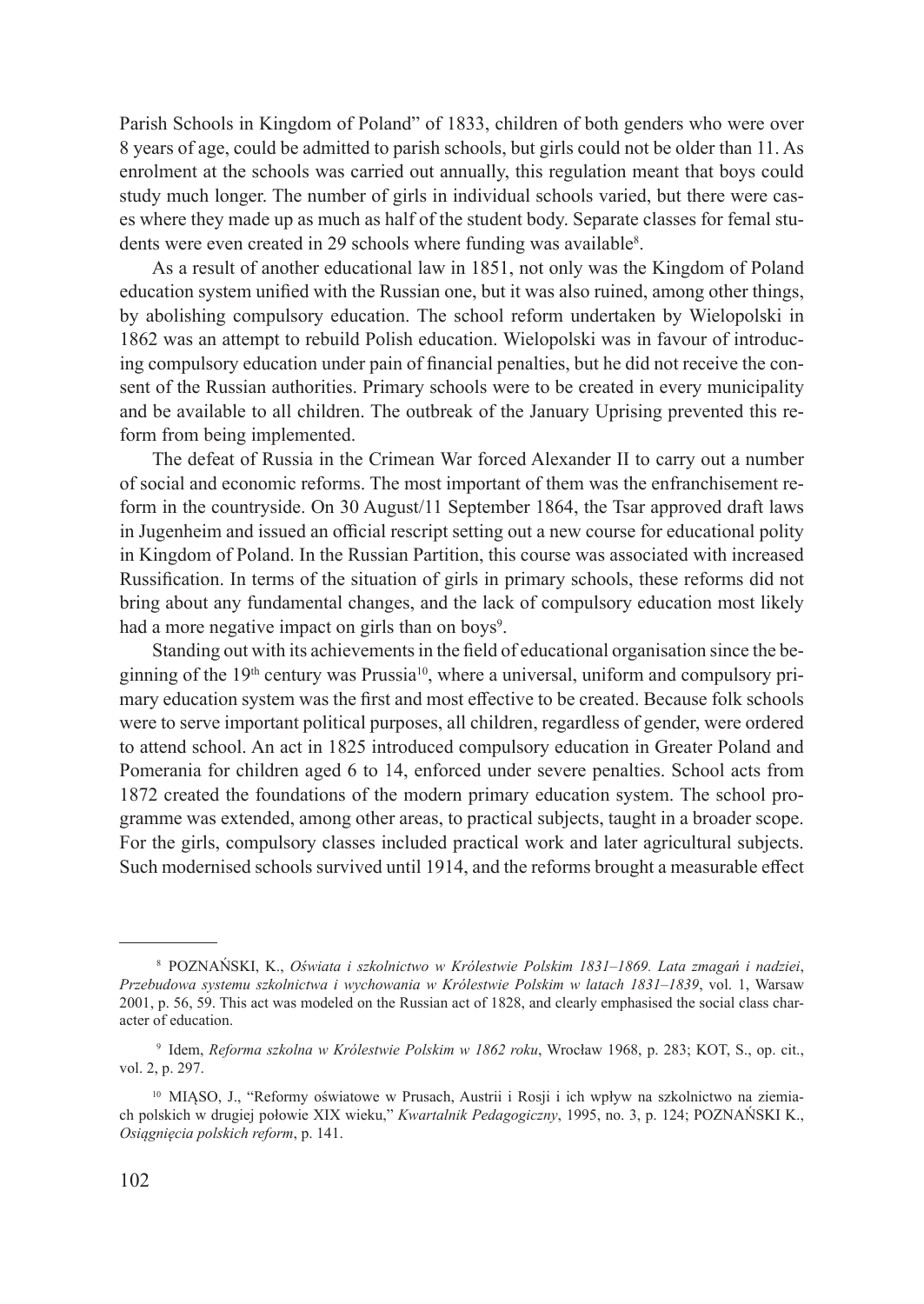in the form of eliminating illiteracy. For Poles, however, the functioning of a state-controlled school meant Germanisation $11$ .

Austria immediately extended its own education legislation to the lands taken over as a result of the Partitions. According to the regulations developed by Johann Ignaz Felbiger, there was to be a folk school, also called trivial, where children were to learn reading, writing and arithmetic, as well as practical news, with handiwork also planned for girls. The schools could be co-educational, but boys and girls had to sit separately. All active schools were German and had to serve Germanisation<sup>12</sup>. The situation of girls in these schools was also not changed by the Act of 1805, known as the Political Act, which comprehensively regulated the issue of elementary education and remained in effect until Galicia gained autonomy13.

Subsequent reforms, already liberal in spirit, were brought about in the mid-1860s and related to the internal changes in the Habsburg monarchy. On 14 May 1869, a nationwide act on folk schools was passed, which initiated the construction of a modern primary school, providing general education, public, uniform and compulsory, "which over time became one of the most important factors of civilizational progress and the increase in the self-knowledge of nations and nationalities under the Habsburg rule<sup>14</sup>."

The act provided for the existence of a five-year folk school and, based on its substructure, a three-year departmental school. The schools were to be supervised by school councils. The act introduced compulsory education for children aged 6 to 14. Uniform general curricula were created, without emphasising their utilitarian orientation. Girls, however, were required to learn girls' work and housekeeping<sup>15</sup>.

On the basis of this act, the Galicia state authorities issued the "Act on Establishing and Maintenance of Public Folk Schools and the Obligation to Send Children to Them" on 2 May 1873. In relation to national law, compulsory schooling was limited to children between 6 and 12 years of age. After graduating from the folk school, children were obliged to attend Sunday schools. As far as the organisation of schools was concerned, the recommendation was: "Wherever local funding is sufficient, girls should study separately or separate girls' schools should be established. This division must take place in schools where more than six teachers are employed. Nevertheless, the school is to be divided into two separate schools, for boys and girls, if the influx of students into the school in the last five

<sup>11</sup> MIĄSO, J., op. cit.., p. 124.

<sup>12</sup> SUCHAN, E., *Historyczny zarys organizacji szkolnictwa elementarnego w Polsce od Komisji Edukacji Narodowej po dobę obecną,* Brześć nad Bugiem 1938, p. 64; KOT, S., op. cit.., vol. 2, p. 218; POZNAŃSKI, K., *Osiągnięcia polskich reform*, p. 142.

<sup>13</sup> KOT, S., op. cit.., vol. 2, p. 220–221; p. 268.

<sup>&</sup>lt;sup>14</sup> MIĄSO, J., op. cit., p. 130-131. This act survived for a very long time, it was replaced with certain changes by a new act in 1962.

<sup>15</sup> *Ustawy i rozporządzenia w zakresie szkół ludowych*, collected and edited by K. PIEROŻYŃSKI, Lviv 1904, p. 430; DUTKOWA, R., *Polityka szkolna w Galicji między autonomią a centralizmem (1861–1875)*, Kraków 1995, p. 133.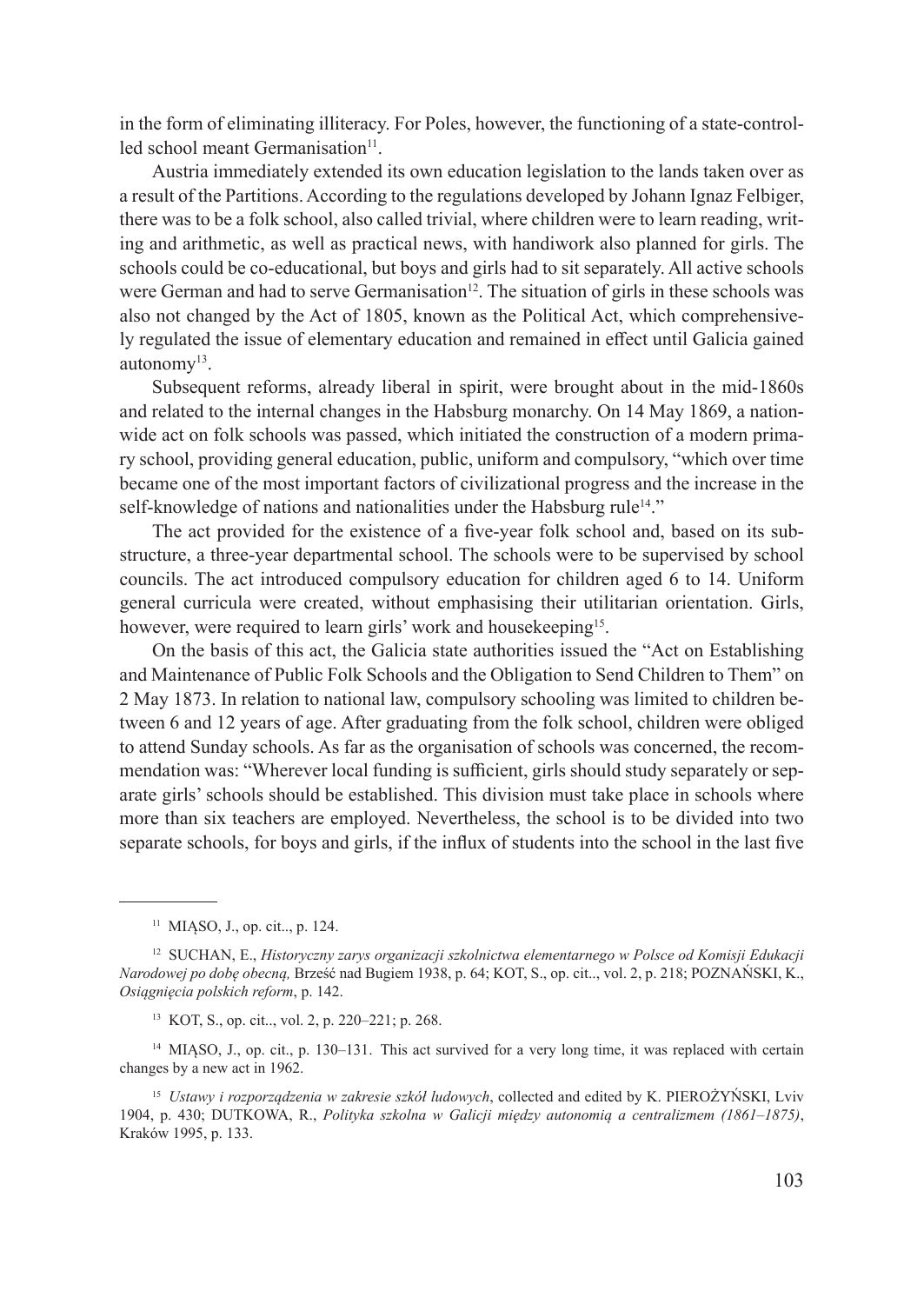consecutive years was so great that it was necessary to create two coordinate divisions from the larger half of the classes<sup>16</sup>."

Subsequent arrangements regarding the organisation of folk schools and the curriculum were made by the "Teaching plans for general folk schools" in 1893, which were of a much more conservative nature. According to them, teaching in folk schools was to be mainly practical. "Girls' education is to be applied to the needs of the household, and boys' education to the needs of the farm and home industry"17, it stated. As it was emphasised, "teaching girls' handiwork is of great pedagogical importance in the rural and small-town school"<sup>18</sup> and was to take place during boys' gymnastics classes. The four lower grades of a folk school could be co-educational<sup>19</sup>, but "the fifth grade must be separated according to gender<sup>20</sup>." These same statements were repeated in plans from 1911<sup>21</sup>.

The national authorities also worked on the departmental schools, which were more important for girls who did not have the opportunity to attend secondary schools. The National Act on Public Folk Schools from 2 February 1885 ordered the creation of separate boys' and girls' departmental schools with a four-year course of study. Additionally, the act stated that "for girls, learning will follow their gender-specific needs and attitudes and their future positions in the family, taking into account primarily the needs of a broader general education, rather than leaving out practical needs." Girls were therefore to be taught household work and girls' handiwork, while "hygiene [would] be taught in as exhaustive a manner as possible<sup>22"</sup>.

National laws in 1885 and 1895 transformed some of the departmental schools first into four-grade institutes on the basis of a five-grade public school, and then into six-grade schools. Article 14 of the "Act on Establishing and Maintenance of Public Folk Schools and the Obligation to Send Children to Them" of 23 May 1895 created a type of higher departmental school, not connected to the public school. This type of school was to be established only in larger cities<sup>23</sup>. Michał Bobrzyński, vice-chairman of the National School Council, was a supporter of establishing such schools, believing that they should satisfy the educational aspirations of girls demanding more and more clearly the establishment of girls' secondary schools. Renata Dutkowa writes, "the diverse functions of departmental schools are surprising, because they were treated as higher elementary girls' schools, qua-

<sup>20</sup> Ibidem, *Uwagi dotyczące klasy V*, p. 1.

<sup>21</sup> *Plany naukowe dla szkół ludowych pospolitych pięcio- i sześcioklasowych męskich, żeńskich i mieszanych wraz z instrukcją*, Lviv 1911.

<sup>22</sup> *Dziennik ustaw i rozporządzeń*…, 1885, part 8, p. 88–89. Under the act, six departmental schools for girls were established, in Lviv, Kraków, Tarnów, Rzeszów, Stanisławów, Tarbopol, with others following later.

<sup>23</sup> Such schools were established in Kraków, Lviv and Rzeszów.

<sup>16</sup> *Dziennik ustaw i rozporządzeń krajowych dla Królestwa Galicji i Lodomerii wraz z Wielkim Księstwem Krakowskim, rok 1873*, part 28, art.8, p. 182,190.

<sup>17</sup> *Plany nauki dla szkół ludowych pospolitych wraz z instrukcją*, Lviv 1893, *Instrukcja*, p. 42.

<sup>18</sup> Ibidem, s.107.

<sup>19</sup> Ibidem, p. 4.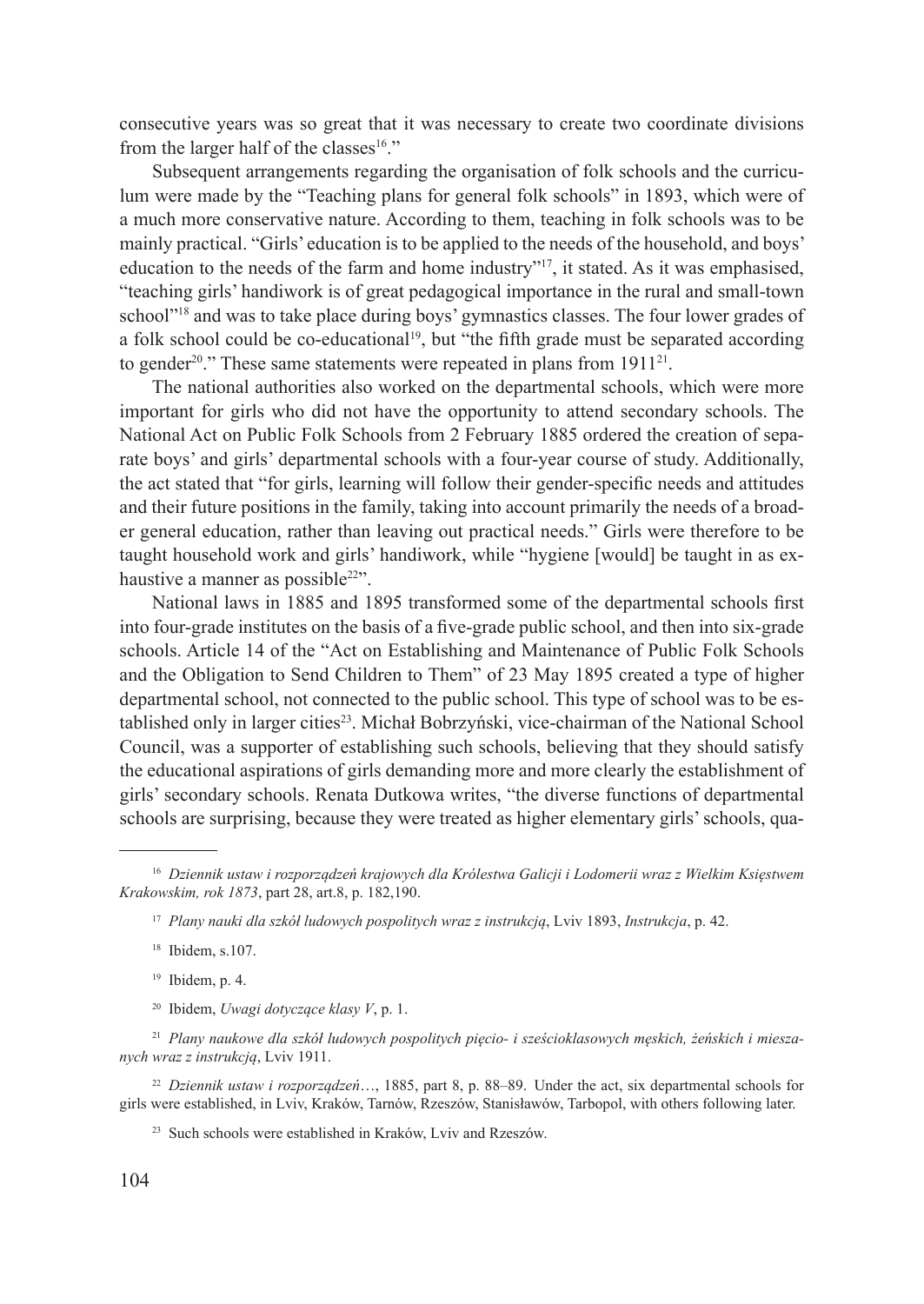si-secondary (so-called secondary departmental schools), and additionally as vocational schools. Each specialisation, however, depended on the number of classes and the specific curriculum24." A school that was reformed in this way could not satisfy the supporters of emancipation currents because the limited curriculum in classical languages, mathematics and natural sciences was an effective barrier to girls' aspirations for higher education25. This school system continued in Galicia until the end of the Partitions.

At the level of elementary education, between the time of the National Education Commission and the outbreak of World War I, girls' situation unfolded in a similar way. They were admitted to elementary schools everywhere on par with boys, but there were also efforts to introduce a gender division wherever possible. There were also curricular differences introduced in light of the future roles and tasks of women, and the upbringing ideal concerning girls was modified to account for these roles.

Attempts to describe girls' education at the post-primary or secondary level presents much more difficulty. This is the result of the lack of uniformity in the girls' education system, the diversity of schools intended for them, as well as difficulties in establishing whether a given school should be considered a post-primary, secondary, or perhaps primary school after all. The best example, although not the only one, is the aforementioned departmental school in Galicia, which, organisationally, was on the primary school level, although it was occasionally treated as a semi-secondary school.

The National Education Commission was responsible for the first inclusion of girls' education in the broad reform agenda, which was also an innovative undertaking on a European scale. It resulted from the deep conviction that the education of girls is one of the pillars of patriotic and civic revival. At the same time, it contradicted the deep-rooted belief in society that girls should be brought up in their family homes under the watchful eyes of their mothers<sup>26</sup>. This belief would weigh heavily on decisions concerning girls' education throughout the first half of the 19<sup>th</sup> century.

At the beginning of its functioning, the National Education Commission began efforts to put in order the situation at the boarding homes where girls from the wealthier classes attended school. This previously neglected area of education was taken up by Prince Adam Kazimierz Czartoryski. In November 1774, he was entrusted with the supervision of boys' and girls' private education, and ordered to develop appropriate regulations. They were approved on 24 March 1775. They contained separate provisions for girls' schools, which can be regarded as the first state regulations concerning these schools.

<sup>24</sup> DUTKOWA, R., *Żeńskie gimnazja Krakowa w procesie emancypacji kobiet (1896–1918)*, Kraków 1995, p. 12.

<sup>25</sup> *Ustawy i rozporządzenia w zakresie szkół ludowych*, zebrał i ułożył K. PIEROŻYŃSKI, Lviv 1904, p. 11 (art. 7), 111, 114; *Dziennik ustaw i rozporządzeń dla Królestwa Galicji i Lodomerii wraz z Wielkim Księstwem Krakowskim*. Rocznik 1895, Lviv, part 12, p. 183; DUTKOWA, R., *Żeńskie gimnazja*, p. 8.

<sup>26</sup> BARTNICKA, K., *Pensja żeńska jako substytut wychowania domowego*, [in:] *Nauczanie domowe dzieci polskich od XVIII do XX wieku*, ed. K. JAKUBIAK, A. WINIARZ, 2004, p. 168.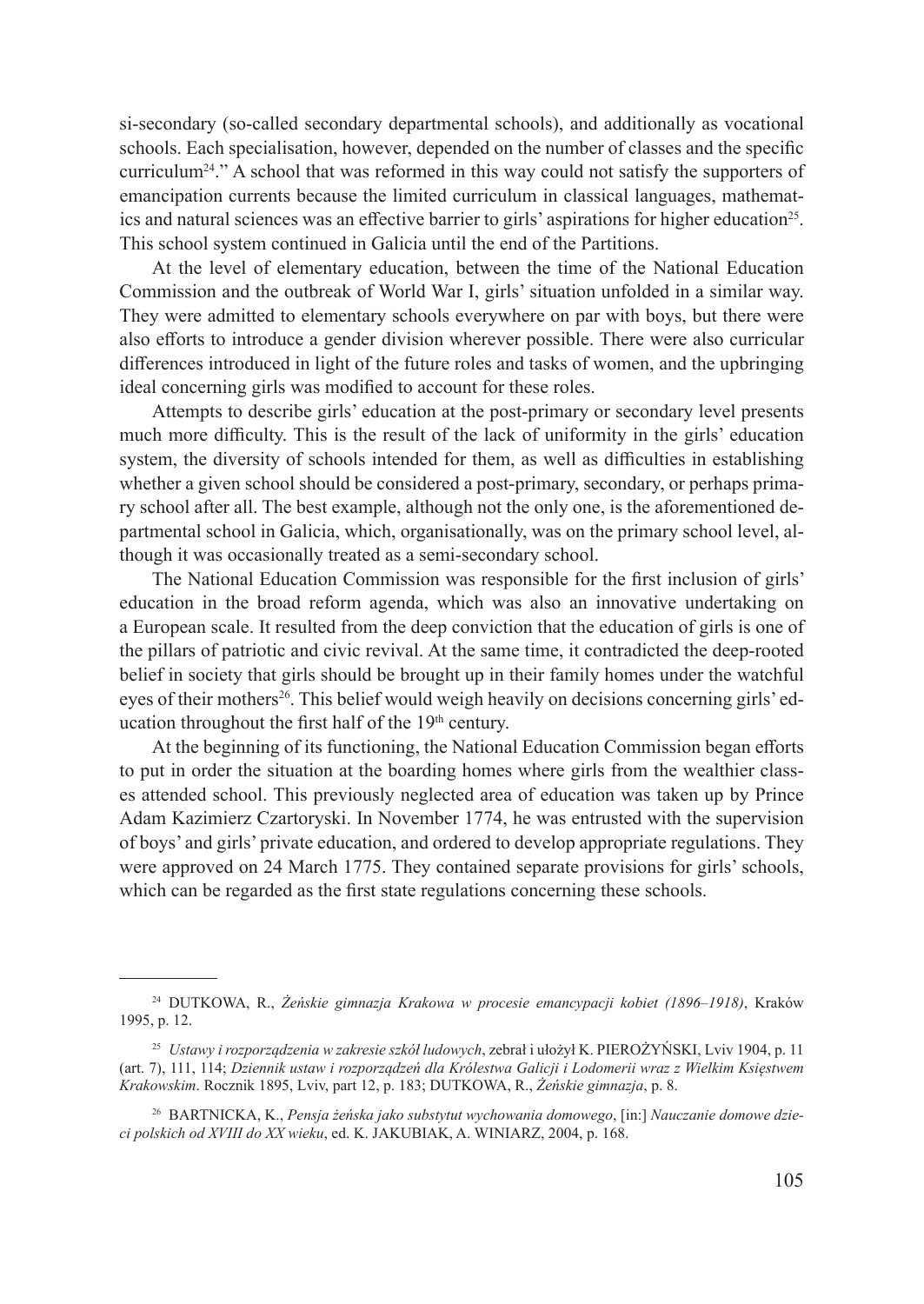The document referred to all private schools throughout the Republic of Poland, with the exception of monastery schools<sup>27</sup>. The category of boarding school included all dormitory institutions, approved by the Commission, which could accommodate between 10 to 12 pupils, aged between 6 and 16. Coeducation was forbidden with the exception of the first year,  $1875/76^{28}$ . The curriculum was identical for girls and boys, with the exception of Latin, instead of which the girls had a geography class. This absence of Latin for the girls became a rule applied throughout all of the  $19<sup>th</sup>$  century, with a heavy impact on girls' entry into higher education in the future. Much attention was paid to civic and patriotic education of female students who, as was emphasised, would in the future influence men in their immediate surroundings: brothers, husbands and sons. For the first time, the tasks of a Polish woman were clearly formulated. In the case of girls, the emphesis was placed more on social and national education than on intellectual education<sup>29</sup>

The *Acts of the National Education Commission* of 1783 did not contain a separate chapter on girls' education. In the chapter "Department Rector, Pro-Rector," there is a mention that the rector oversees all the schools in the division, including girls' boarding schools, which can be opened only with the consent of the Commission and after checking the competences and morals of the institution's founder, and which the rector has a duty to visit.

The National Education Committee failed to carry out a complete reform of girls' education. They could not bring the boarding schools under the full supervision of the state education authority. Their level of education was low, there were only a few of them and they had few students (sometimes as few as  $3-4$  students)<sup>30</sup>.

The issue of organising the situation in girls' education was brought back on a broader scale in the times of the Duchy of Warsaw. The Chamber of Education undertook a series of efforts intended to regulate the functioning of boarding schools and private schools. Deeply imbued with the ideals of the National Education Commission and drawing on its views, the Chamber shared the Commission's ambivalent attitude towards the boarding schools, considering the family home to be the most appropriate place for raising girls, and consequently emphasised that upbringing in boarding schools was to resemble home upbringing, with upbringing functions prevailing over educational ones.

The "Public Education Plan" of 1 December 1807 contained separate regulations for regulations for the supervision of the establishing and functioning of boarding schools. In

<sup>30</sup> *Ustawy Komisji Edukacji Narodowej*…, p. 68–70; ENDER, J., op. cit., p. 476–477, 481; BARTNICKA, K., op. cit., p. 169.

<sup>27</sup> MITERZANKA, M., *Działalność pedagogiczna Adama księcia Czartoryskiego generała ziem podolskich*, [in:] *Prace monograficzne z dziejów wychowania i szkolnictwa w Polsce*, p. 1, no. 8, Warsaw 1931, p. 197– 199.

<sup>28</sup> *Przepisy od Komisji Edukacji narodowej pensjo mistrzom i pensjo mistrzyniom dane*,[in:] *Ustawodawstwo szkolne za czasów Komisji Edukacji Narodowej. Rozporządzenia, ustawy pedagogiczne i organizacyjne (1773– 1793),* zebrał J. LEWICKI, Biblioteka Polskich Pisarzy Pedagogicznych no. 2, Kraków 1925, p. 69.

<sup>29</sup> Ibidem, p. 69–75; LEWICKI, J., *Komisja Edukacji Narodowej w świetle ustawodawstwa szkolnego. Szkic historyczny*, Warsaw 1923, p. 27–28; ENDER, J., "Sprawa kształcenia kobiet w dobie Komisji Edukacyjnej", *Przegląd Historyczno-Oświatowy*, 1972, no. 3, p. 471–472; p. 474.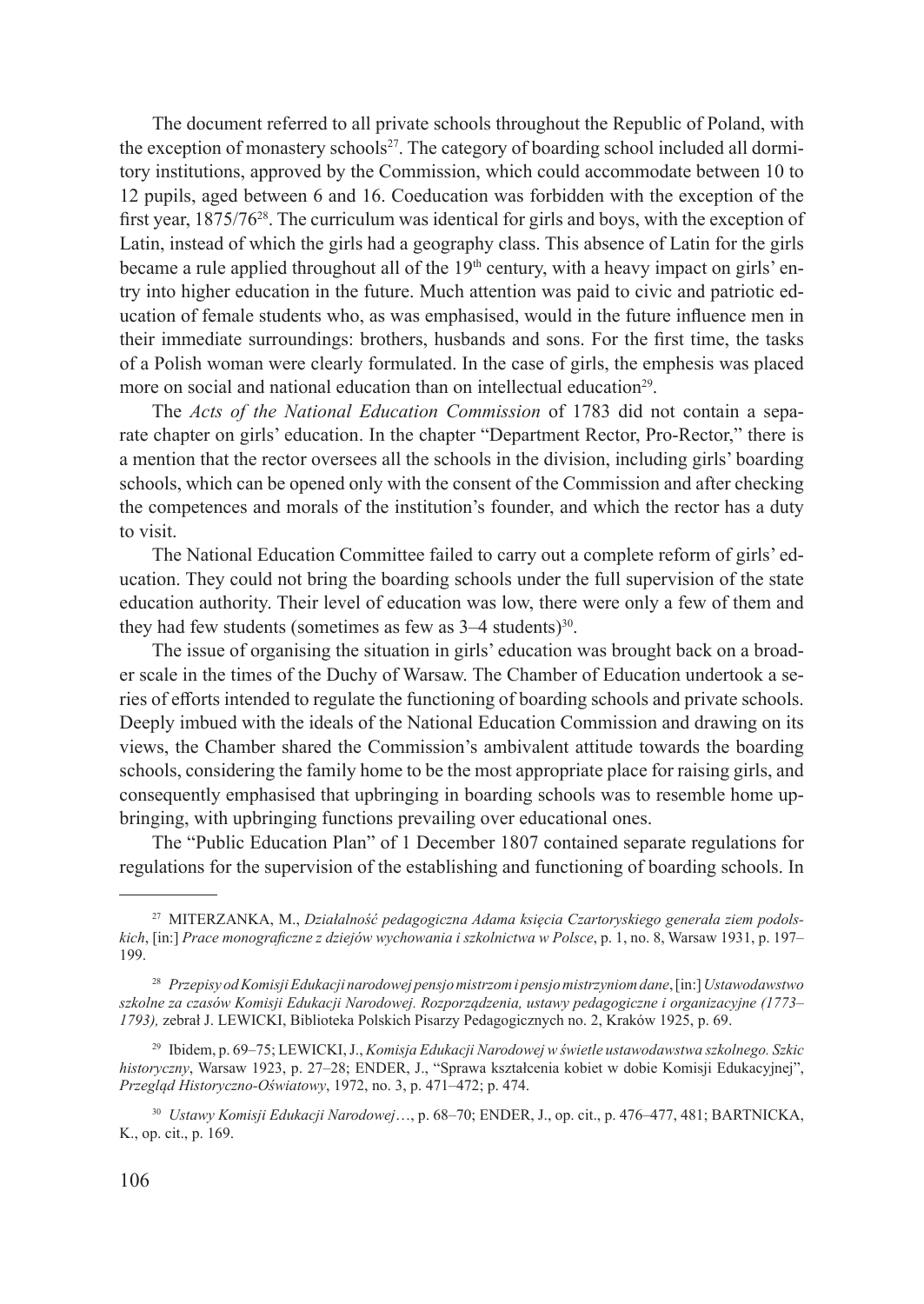October 1808, the first departmental supervisory bodies for boarding schools and girls' schools were established and the Chamber ordered the strongest one – from Warsaw – to carry out inspections and prepare reports. Based largely on these reports, the supervisors (with large participation of Izabella Czartoryska) developed the "Regulations for Boarding Schools and Girls' Schools," which were approved on the 9 March 1810. This document is considered to be the first normative Polish act comprehensively regulating the matter of girls' education. The "Regulations" introduced a strict division of girls' institutions into boarding schools and other schools, as well as specified their organisation, curriculum, goals for education and upbringing. The document also contained provisions on setting up a boarding school, teachers' qualifications, supervision, as well as housing and living standards. There was a clear traditional belief evident in it that the most appropriate place for women is the home and that the most appropriate upbringing for them is a home education. A boarding school was supposed to be a kind of substitute home; therefore, it was recommended that very close care be extended over the girls there, and that the boarding school be considered a closed institution.

Boarding schools with a full curriculum were supposed to be four-year and four-grade schools. No more than 15 girls up to the age of 14 could stay in them. With the consent of the supervisory body, students not residing at the boarding school could also study there, although no more than six of them. Co-education was not permitted. The curriculum was quite broad, covering Polish, French and German, arithmetic and bookkeeping, history, geography and botany. It also included with various practical information, handiwork, information about raising children, elements of physical education and hygiene. The students had the opportunity to cultivate their "talents," learning drawing, music and dance. However, the emphasis was placed on education based on religion and strongly imbued with the patriotic spirit. The same programme was to be used as a basis for teaching in girls' schools.

In 1814 in the Duchy of Warsaw, there were 96 girls' schools and girls' boarding schools, where approx. 1050 girls were studying. The quality of teaching at the boarding schools was low, however, and they themselves did not follow the rules laid out in the "Regulations." In addition to these, there were also relatively few religious schools $^{31}$ .

In the first years of the Kingdom of Poland, the policy of the Chamber of Education was continued. The document "Setting up Boarding Schools and Schools for Girls' Youth" of 1821 largely reproduced the "Regulations." In 1823, a new multi-stage Supervisory of Boarding Schools and Higher Girls' Schools was established, headed by Minister Stanisław Grabowski, which, among others, conducted inspection visits. As a result, slightly modified regulations were issued in 1824, which precisely defined the concept of "boarding school" and the concept of "school," as well as provided criteria for determining the lower and higher levels of organisation. In 1825, an instruction manual was published, defining the qualification requirements for schoolmistresses, governesses, teachers and tutors,

<sup>31</sup> WINIARZ, A., op. cit., p. 318–321; HULEWICZ, J., *Sprawa wyższego wykształcenia kobiet w Polsce w wieku XIX*, Kraków 1939, p. 12; BARTNICKA, K., op. cit., p. 171–175; POZNAŃSKI, K., *Osiągnięcia...*, op. cit., p. 155–156.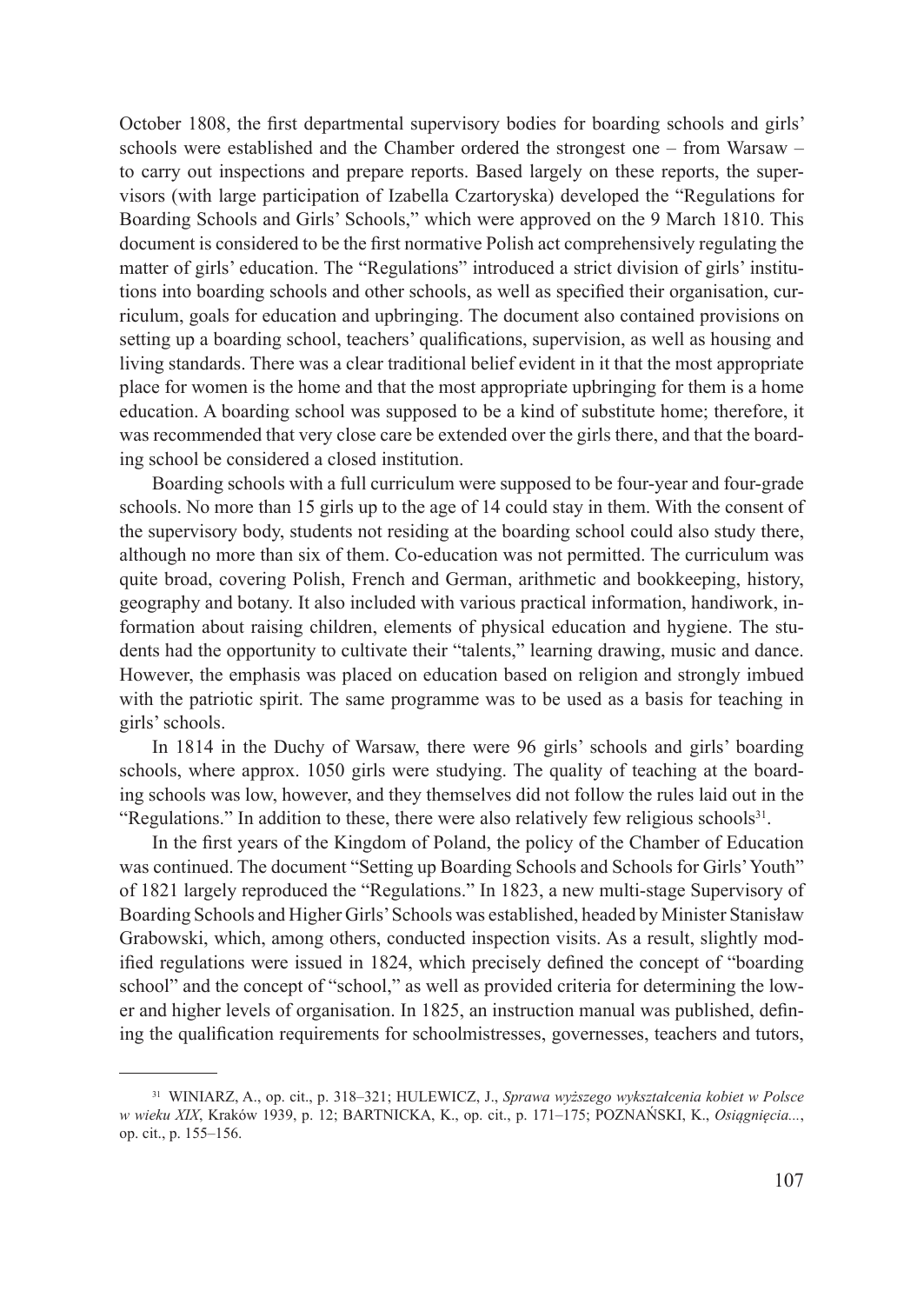and in late 1826, "Detailed Instruction on Teaching in Boarding Schools and Higher Girls' Schools" was also published. All these actions were aimed at raising the level of teaching in girls' education. The number of boarding schools in the country slowly increased. In the 1820s, there were about 65 of them<sup>32</sup>.

The shortage of teaching staff was a serious issue, especially the lack of well-prepared Polish women teachers. With this in mind, a School for Governesses was opened in 1825, renamed at the end of 1826 to Government Institute for Girls' Education. It was the highest girls' academic institution at the time, which accepted girls over 14 years of age who graduated from a boarding school or a three-grade school. It was also the first state girls' school in Poland. It was intended for mostly poor unmarried women who wanted to be teachers in the future, although it was open to those who only wanted to supplement their education. The school was very popular, among others reasons, because it was easy to find a job after graduating $33$ .

Describing this period, Jan Hulewicz writes, "[…] one can see a sincere desire to take these schools to a higher level, but all this is done very timidly, and everywhere one can sense the desire to not violate in any way the traditional forms of education and traditional notions of the upbringing of women<sup>34</sup>."

In the difficult period between the uprisings, new provisions were made regarding the functioning of the education system in the Kingdom of Poland. From April 1840 to January 1841, the Tsar signed a number of laws and regulations, which were supposed to create new foundations of an education system, and their aim was to make the functioning of the system in the Kingdom of Poland similar to the Russian model. This was associated with an increase in Russification. These were times which, as far as girls' education was concerned, were marked by two major trends: russification and the desire to reduce the scope of education for women. "The principle of the estates of the realm and blatantly open renunciation of any deeper scientific thought in girls' upbringing were raised here to the levels of the chief principles of the school authorities' pursuits"<sup>35</sup>, claims Jan Hulewicz, adding, "[...] the Russian government was guided by only one directive in its school policy regarding women: to educate faithful girls' subjects of the throne and the Russian Empire [….] The vicious fear of the patriotic atmosphere of the Polish family demanded the encircling of domestic education with extremely meticulous and strict regulations, and in the absence of state boarding schools, to tolerate the existence of private schools as the lesser evil<sup>36</sup>."

<sup>32</sup> WINIARZ, A., op. cit., p. 322–325; POZNAŃSKI, K., *Osiągnięcia...*, op. cit., p. 169.

<sup>33</sup> WINIARZ, A., op. cit., p. 329–335; HULEWICZ, J., op. cit., p. 16–19; DĄBROWSKA, J., *Początki szkolnictwa żeńskiego – Instytut Guwernantek*, [in:] *Z dziejów polskiej kultury i oświaty od średniowiecza do początku XX wieku*, JAKUBIAK, K., vol. ed. MALISZEWSKI, Kraków 2012; *Szkoła – państwo – społeczeństwo*, ed. R. GRZYBOWSKI, vol. 1, p. 122–123; p. 126–127.

<sup>34</sup> HULEWICZ, J., op. cit., p. 18.

<sup>35</sup> Ibidem*.*, p. 53.

<sup>36</sup> Ibiemd., p. 61.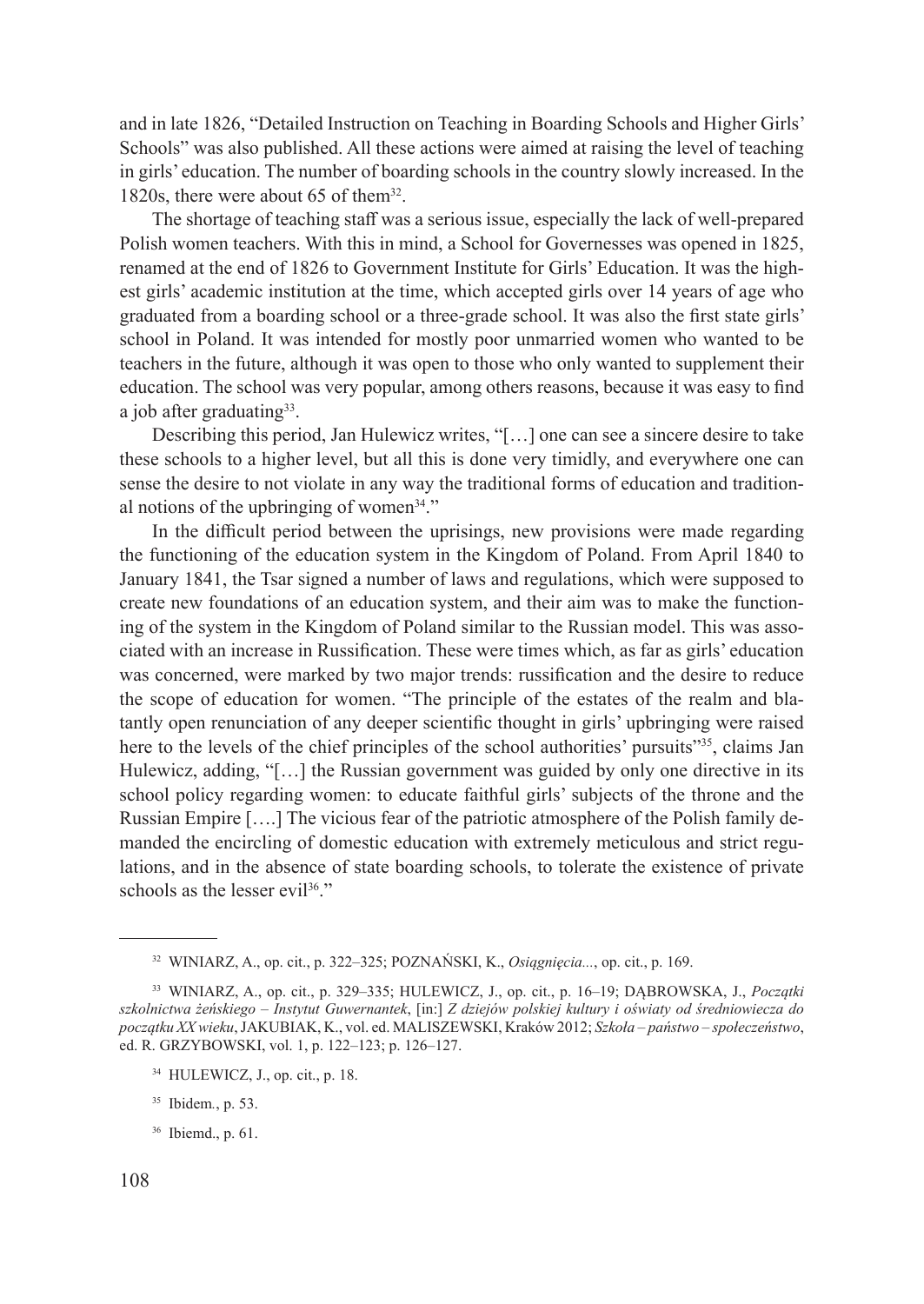In the 1840s, it was decided that the curriculum in girls' schools could not be broader than that of county boys' schools. Moreover, the scope of natural sciences teaching was also reduced. In 1840, the Institute for Girls' Education was renamed the Institute for Unmarried Girls' Education. It was to be a six-year school, where daughters of officers and government officials, as well as a number of girls preparing for the profession of governess were to study at the government's expense. "The content of the lessons was unceremoniously bent to the main educational premise, which was to evoke reverence and attachment to the Russian monarchy," notes Adam Winiarz. In 1842, the Institute was moved to Puławy and the adjective "Alexandrian" was added to its name<sup>37</sup>.

Significant changes in the scope of girls' post-primary and secondary education in Poland did not come about until the second half of the  $19<sup>th</sup>$  century, when for social and economic reasons, the problem of providing women with secondary, and then higher, education became extremely topical and required new solutions. The approach to this problem was very different, as evidenced by the examples of Austria and Russia. In the Prussian partition, the issue of secondary education for girls or that of access to higher education practically did not exist. Prussian school regulations after the Congress of Vienna did not regulate the education of Girls' youth on a secondary level almost until the outbreak of World War I. Secondary education was left to private individuals and religious institutions, and during the Kulturkampf period, many of them were subject to suppression. The national repressions in the Prussian state coincided with a very conservative view on the position of women<sup>38</sup>.

It is difficult to speak about broader reform efforts in Galicia. The actions of the authorities can rather be described as a search for half-measures intended to raise the teaching level of the schools without changing the purpose of their education. The distinctiveness of girls' physical and mental characteristics and the distinctiveness of the social tasks awaiting them in the future were still clearly emphasised. This attitude on the part of the authorities was extremely sustained, although it was becoming increasingly clear that these solutions did not meet the real needs of women.

None of the existing schools corresponded to boys' gymnasiums – secondary schools that prepared them for university studies, organisationally or in terms of the curriculum. All of them were private schools, except for higher departmental schools of disputable status and teachers' schools. The schools provided vocational education at secondary level. They were an extremely successful creation, which was established as one of the elements of the reform of folk education, carried out on the scale of the entire monarchy at the turn of the 1860s and 1870s. The schools "were the first public, state girls' schools, deviating from the concept of the long-established private, lay and monastic boarding schools, generally at a low level. In Galicia, these institutes became the dominant form of education

<sup>37</sup> WINIARZ, A., *Kształcenie i wychowanie dziewcząt w Księstwie Warszawskim i Królestwie Polskim (1807–1905)*, [in:] *Kobieta i edukacja na ziemiach polskich w XIX i XX w*, ed. A., ŻARNOWSKA, A., SZWARC, vol. 2, part 2, Warsaw 1992, p. 14–15.

<sup>38</sup> WALASEK, S., "Szkolnictwo średnie ogólnokształcące na ziemiach polskich w latach 1914–1923", Acta Universitatis Wratislaviensis no. 184, Prace Pedagogiczne CXII, Wrocław 1996, p. 22.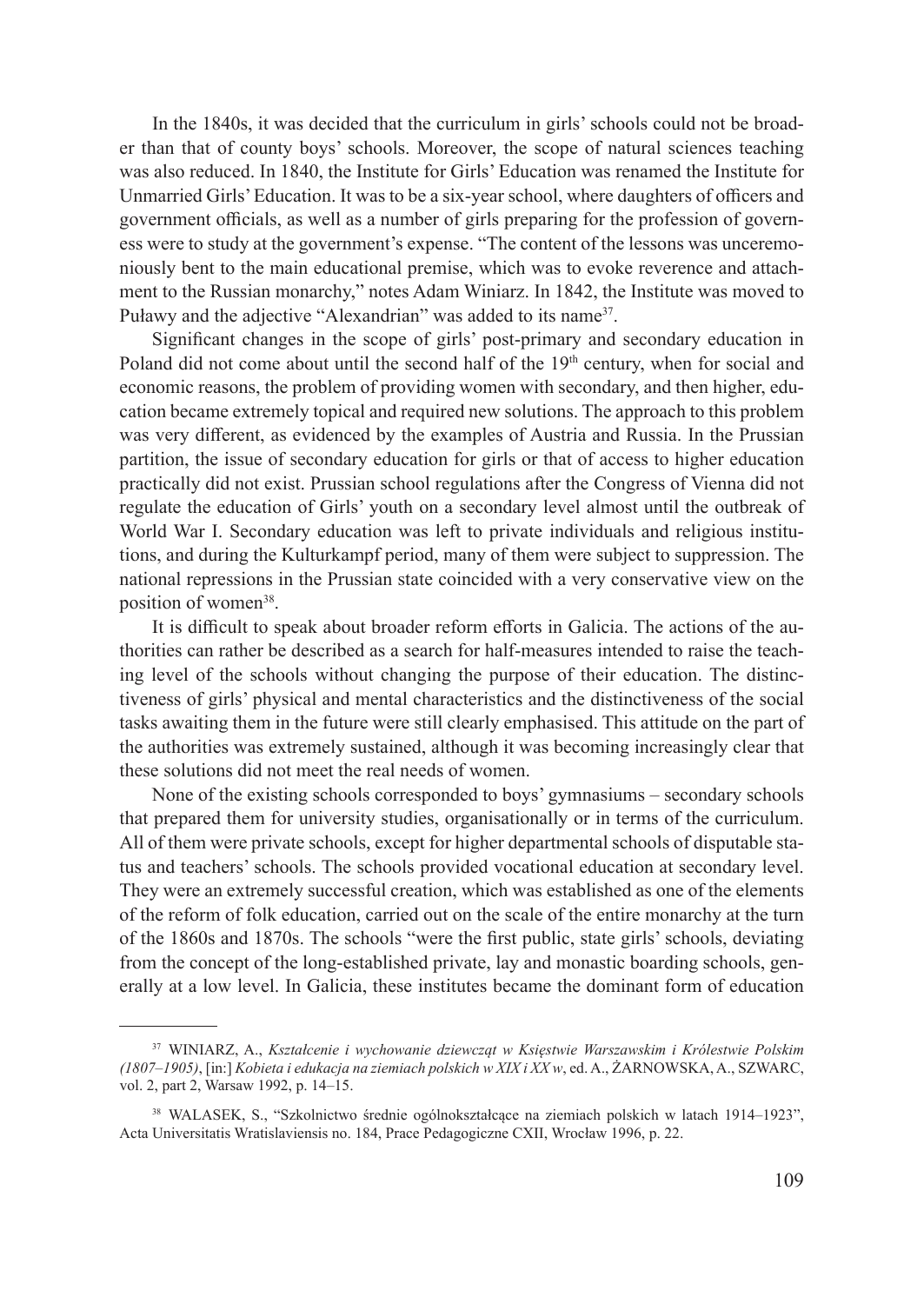for girls at a post-primary level," states Renata Dutkowa. These schools were supported by the authorities and accepted by the public, and were also used by those girls who did not intend to work as teachers, but only wanted to obtain a maturity diploma (which did not grant access to university studies) 39.

The establishment of private schools and scientific and educational institutions was regulated by the previously mentioned state law of 14 June 1869. Private schools could operate only under the supervision of state authorities and with the approval of the National School Council. Some of them, under certain conditions $40$ , could be granted the rights of state schools by the Ministry of Religion and Education. Thanks to the liberal nature of the regulations contained in the  $Act^{41}$ , there was a rapid development of secondary education for girls. In 1896–1914, the first girls' private secondary schools and gymnasiums were established.

The secondary school project for six-grade general education private schools was undertaken the Minister of Religion and Education, Wilhelm von Hartel, who was neither a proponent of departmental schools (like Bobrzyński) nor classic gymnasiums. The provisional statute for girls' secondary schools was announced with a rescript of the Ministry of Religion and Education of 11 December 1900. Hartel wanted to create schools where the educational goals and curriculum would be adapted to the "special" needs and skills of women. Great emphasis was placed on modern languages, history and aesthetic studies. The curriculum included classes in pedagogy, psychology and hygiene. However, there was no Latin, and little natural sciences and mathematics. The curriculum concluded with a maturity examination, which did not give the graduates access to higher education as ordinary students.

All secondary schools were created as a result of the transformation of private academic and education institutions (boarding schools) on the departmental school level, with the exception of the Queen Jadwiga Secondary School in Lviv, which was transformed from the municipal departmental school $42$ .

In 1906, the National Parliament, by virtue of an Act of April  $4<sup>th</sup>$ , allowed the merging of departmental schools and secondary schools. "This was the end of the idea of the 'higher departmental school,'" writes Renata Dutkowa. This idea, in social opinion, was dominated by secondary schools and two other types of schools: teachers' schools, providing specific vocational education on the secondary level and job opportunities, as well as the

<sup>39</sup> DUTKOWA, R., *Żeńskie gimnazja*, p. 7. In 1871, the National School Council established 9 teaching schools, including three for women, in Kraków, Lviv and Przemyśl.

<sup>40</sup> These conditions concerned compliance with the school regulations, school authority ordinances on the use of officially approved textbooks and the implementation of the full curriculum applicable in state schools.

<sup>&</sup>lt;sup>41</sup> The schools could be opened by anyone who was able to secure their functioning financially and academically.

<sup>42</sup> STINIA, M., *Rola społeczeństwa galicyjskiego jako organizatora średniego szkolnictwa prywatnego w okresie autonomii*, [in:] *Z dziejów polskiej kultury i oświaty od średniowiecza*…, vol. 1, p. 134; CZAJECKA, B., *"Z domu w szeroki świat": droga kobiet do niezależności w zaborze austriackim w latach 1890–1914*, Kraków 1990, p.100–101; CZAJECKA, B., "Szkoły klasztorne w Galicji w latach 1867–1914", *Nasza przeszłość*, 1984, vol. 61, p. 260; DUTKOWA, R., *Żeńskie gimnazja*, p. 8; p. 13–14.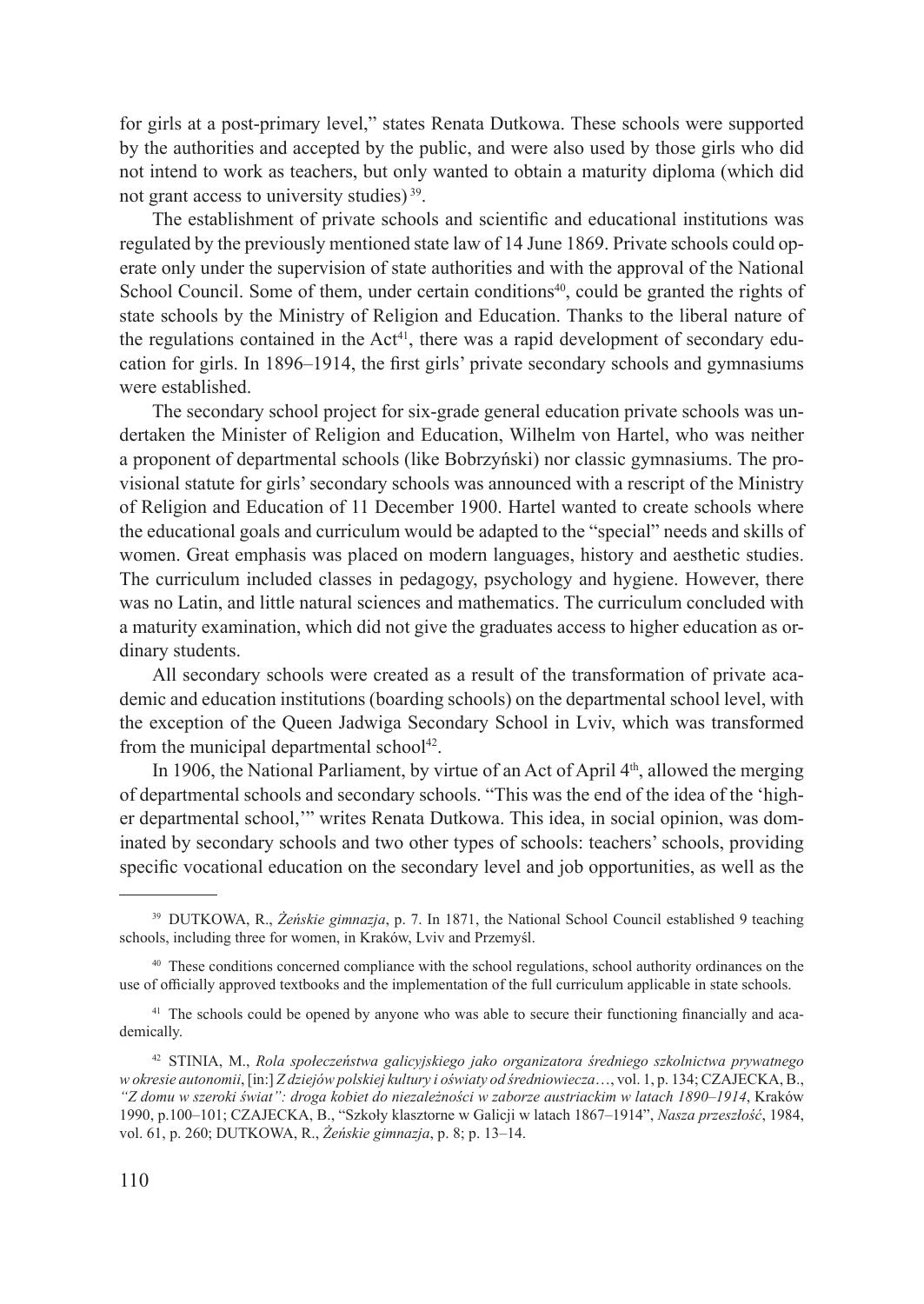gymnasiums being created since the end of the previous century, satisfying girls' pursuit of a general secondary education and opening the path to higher education<sup>43</sup>."

The secondary schools did not satisfy the ambitions of those girls who dreamt of a maturity diploma and university studies. The only way to solve this problem was to unify the boys' and girls' general education systems. In Galicia, the state stubbornly resisted the creation of state girls' secondary schools of the boys' gymnasium type, although starting in 1896, girls were permitted to sit the maturity exams, and starting in 1897, they were admitted to universities as extraordinary students. In a circular from March  $24<sup>th</sup> 1897$ , the Ministry claimed that such schools could not be financed from the state budget, because they would only serve the middle classes, which did not meet the needs of the broad layers of the population. These decisions were mainly based on the fear of overproduction of intelligentsia by possible competition on the labour market from by women<sup>44</sup>.

The only solution was to create private gymnasiums. The first such school was established in Krakow in 1896. These schools were created as a response to social needs, as a result of grassroots action instead of reforms carried out from above. Girls' gymnasiums, "[…] before they fully conformed to the boys' gymnasium model, underwent a years-long evolution, leading in stages to their becoming eight-grade general education institutions<sup>45</sup>." Renata Dutkowa summarises the changes in Galician secondary education: the example of Galicia shows "how all attempts to raise the level (but not change the goal) of traditional girls' education became obsolete only as a result of many years of experience<sup>46</sup>."

In August 1908, a decree of the Ministry of Education was issued concerning the creation of eight-grade gymnasiums, both real and transformed from secondary schools – reformed real gymnasiums. The latter taught French instead of Greek and expanded the hard and natural sciences programme. Status-wise, they were equated with classic gymnasiums47.

The situation of girls' post-primary and secondary education in the Russian partition was different. Despite the school administration's unfavourable sentiments towards women, the Russian government – probably aware of the increasing push for higher education of women and in order to take control over girls' education, previously mainly private or religious – made concessions in the area in the late 1850s. The new tsarist policy consisted of the development of state girls' education. On the October 14th 1856, the Tsar's issued an ordinance on the creation of girls' schools in the Kingdom, similar in terms of curricula to gymnasiums, was issued. The expansion plan began to be implemented immediately.

<sup>43</sup> DUTKOWA, R., *Żeńskie gimnazja*, p. 15.

<sup>44</sup> Ibidem, p. 22–23.

<sup>45</sup> Ibidem, p. 20.

<sup>46</sup> Ibidem, p. 9.

<sup>47</sup> CZAJECKA, B., *Z domu*, p. 105–106; MIĄSO, J., op. cit.., p. 129. Before World War I, there were 30 private girls' gymnasiums: 11 classic and 19 real, as well as 13 secondary schools.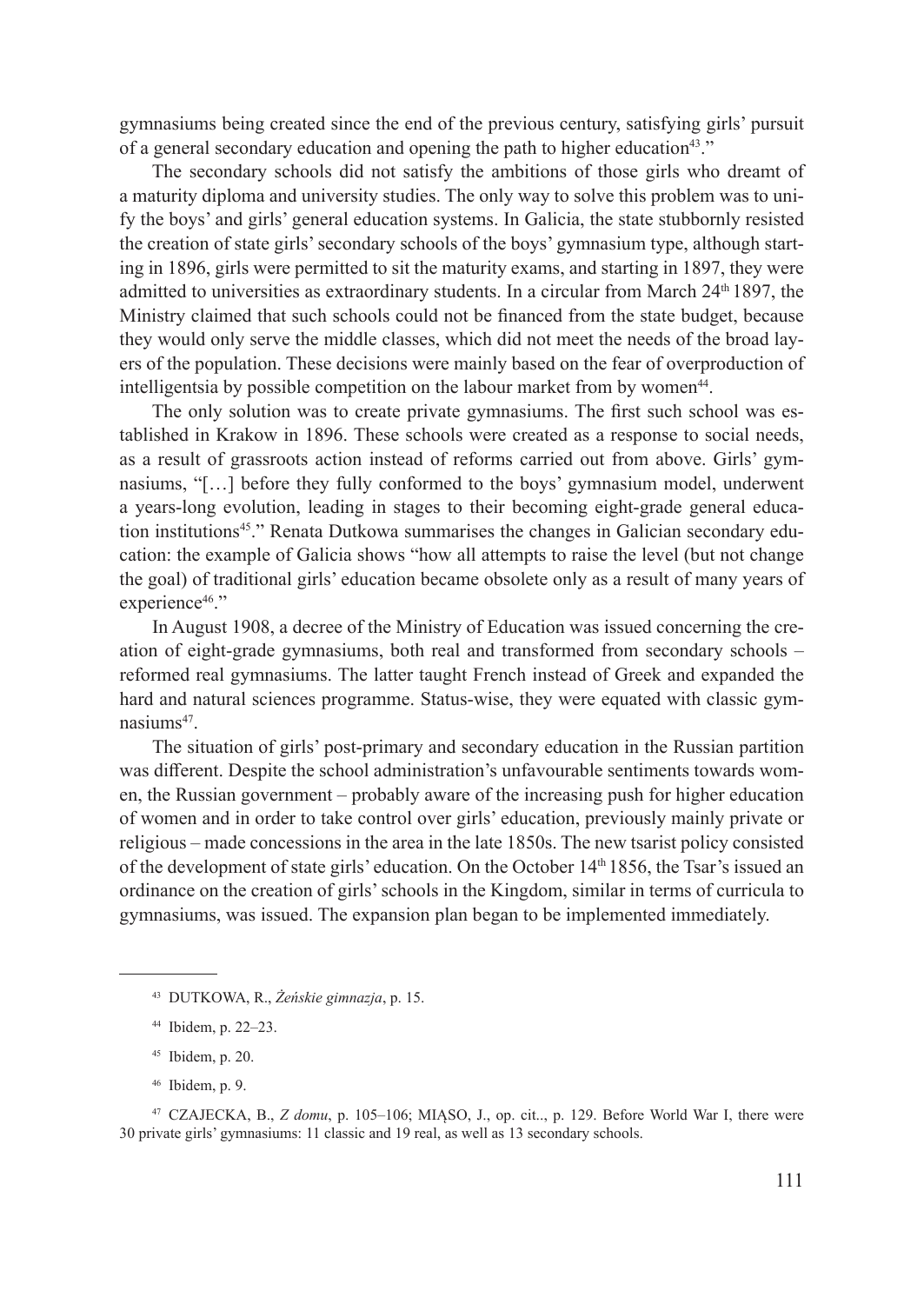After the move of the Alexandrian Institute for Unmarried Girls' Education to Puławy, until 1857, there was no state secondary school for girls in Warsaw. By a decision of the authorities, in autumn of 1857 a State Boarding School, called Maryjska, was established in Warsaw. It was very expensive and intended for daughters of nobility and state officials. Graduating it granted the students the privileges of a lower-level governess. Two years later, the six-year State Higher Girls' School was established with a fairly broad curriculum, admitting students regardless of their social background or religion. Graduating it granted the students the privileges of a senior governess. At the same time, all girls' education was handed into the care of Empress Maria Alexandrovna and Supervisory was exercised by the governor on her behalf<sup>48</sup>. In this way, the Russian authorities initiated the development of secondary state education for girls49. However, they were guided primarily by Russification objectives.

Wielopolski's reform in 1862 temporarily created favourable conditions for the development of private women's schools. Government education in its Russification aspect was to be reduced. Out of nine state schools, two remained: the Alexandrian-Marian Institute (created from the merger of the Alexandrian Institute and the State Boarding School) and the State Higher Girls' School. Management over the Institute was taken over by the State Commission of Religions and Public Education. The curriculum of the State Higher Girls' School was to apply in all higher girls' schools<sup>50</sup>.

In the second half of the 1860s, there was a turn away from liberal tendencies in Russia. Soon after, there was a full return of "two trends of Paskevich's time: Russification and the desire to confine women's education within the narrowest possible limits. The aspirations of Wielopolski's era unfortunately turned out to be a short-lived episode," states Jan Hulewicz<sup>51</sup>. Government education for girls was expanded.

The act of 11 September 1864 established six-grade gymnasiums and three-four-grade pro-gymnasiums for girls. The curriculum of the girls' gymnasiums was similar to that of the classic boys' gymnasium, but without Latin or Greek. Instead, traditional handiwork was taught, with singing and gymnastics as extracurricular subjects and paid dance lessons. The schools admitted girls who were nine years of age and could read, write and count in Polish and Russian. Completing a gymnasium allowed a graduate to undertake work as a private home teacher, while after a pro-gymnasium, it was possible to proceed to grade four or five of a gymnasium. The reform aimed to unify education of women from all social levels in a spirit of loyalty to Russia. The political objectives were therefore very clear<sup>52</sup>.

In January 1865, a Russian gymnasium was opened in Warsaw, along with a Russian girls' pro-gymnasium and a primary school. At the beginning of 1866, further schools

<sup>48</sup> WINIARZ, A., *Kształcenie*, p. 15–16; POZNAŃSKI, K., *Reforma szkolna*, p. 40–41.

<sup>49</sup> Similar schools were later established in Lublin, Radom, Płock, Suwałki and Kalisz.

<sup>50</sup> POZNAŃSKI, K., *Reforma szkolna*, p. 250–252.

<sup>51</sup> HULEWICZ, J., op. cit.., p. 61.

<sup>52</sup> WINIARZ, A., *Kształcenie*, p. 18–19; POZNAŃSKI, K., *Reforma szkolna*, p. 283–285; p. 309.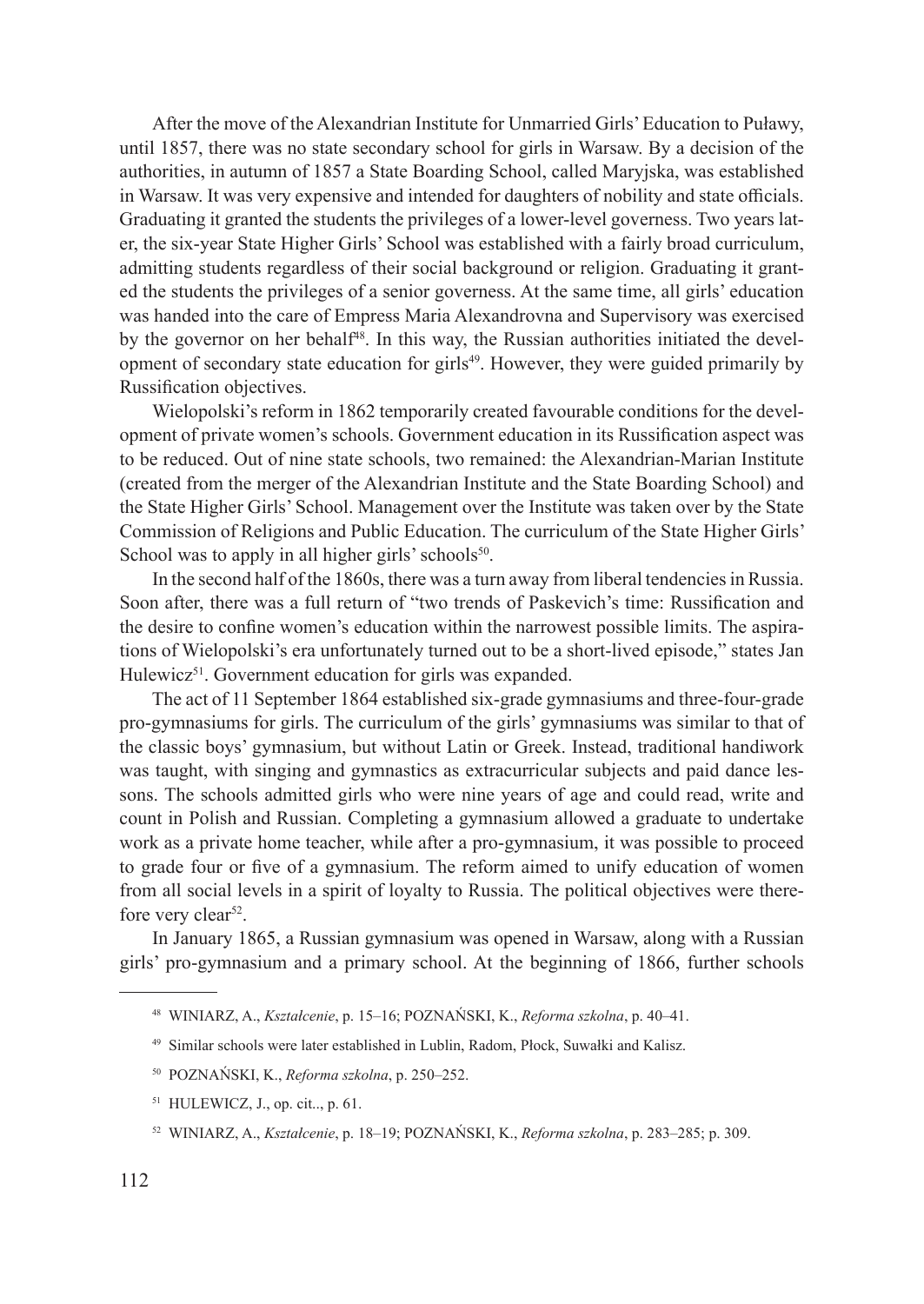were opened<sup>53</sup>. This trend continued in the following years, especially when Count Dmitry Tolstoy became the Minister of Education. Over the next 14 years, he reformed and expanded the education system, including girls' schools. The act of 1870 divided existing girls' schools into three-year pro-gymnasiums and seven-year gymnasiums. At the latter, an eighth grade with a pedagogical specialisation could be established. Reformed in this way, the gymnasiums provided better preparation for pedagogical work and higher education. Józef Miąso writes: "The reform work of Minister Tolstoy […] aimed to modernise Russia by means of a school, apparently based on Western European models, but intended to strengthen the tsarist self-administration<sup>54</sup>."

Private girls' schools prevailed in the Kingdom, but graduation did not grant access to imperial universities. These were six- or seven-grade schools, and it was only since the Duma resolution of 1912 that it became possible to open eight-grade schools<sup>55</sup>.

Thus, differently than in Galicia, the Russian authorities initiated and established state secondary girls' schools. The aim was clear, however  $-$  it was not about answering the growing educational aspirations and needs of women, but, above all, performing political functions. It was most likely the reasonwhy, compared to private schools, they were not very popular.

It was not until the time of the Second Republic of Poland that the situation regarding girls' education changed. The decree "On Compulsory Schooling" approved by Chief of State Józef Piłsudski on February 7<sup>th</sup>1919, introduced compulsory schooling for all children aged 7 to 14, first in the territory of the former Russian partition, then in other lands, contributing to the unification of the general education system throughout the country. Article 118 of the March Constitution and the Act on the Education System of 11 March 1932 confirmed this state of affairs. Article 15 of this act additionally stated that "youth, who fulfil their compulsory schooling obligation but do not attend any school, are subject to compulsory supplementary education until the age of 18<sup>56</sup>."

Comprehensive changes occurred in secondary education for girls. The 1919 "Secondary School Curriculum" was the basis of the educational reform. It announced the creation of a uniform general education eight-grade secondary school with identical curricula in girls' and boys' schools. Co-educational gymnasiums could also be established $57$ 

In practice, however, the girls' situation in secondary schools was more difficult than that of the boys. In the 1937/38 school year, there were 135 boys' state secondary schools,

- <sup>53</sup> POZNAŃSKI, K., *Reforma szkolna*, p. 304–306.
- <sup>54</sup> MIĄSO, J., op. cit.., p. 133; p.135.
- <sup>55</sup> WALASEK, S., op. cit., p. 19.

<sup>56</sup> MAUERSBERG, S., "Wykonywanie obowiązku szkolnego w niepodległej Polsce (1918–1939)", *Rozprawy z dziejów oświaty,* 1996*,*, p. 157; p. 166–167; Idem, "Reformy szkolne w Drugiej Rzeczypospolitej (1918–1939)", *Kwartalnik Pedagogiczny*, 1995 no. 3, p. 23; MOŻDŻEŃ, S., *Teksty źródłowe do dziejów wychowan*ia, vol. 8: *Szkolnictwo w Polsce 1918–1945*, Kielce 1994, p. 8,17,21.

<sup>57</sup> SADOWSKA, J., *Ku szkole na miarę Drugiej Rzeczypospolitej: geneza, założenia i realizacja reformy Jędrzejewiczowskiej*, Białystok 2001, p. 130.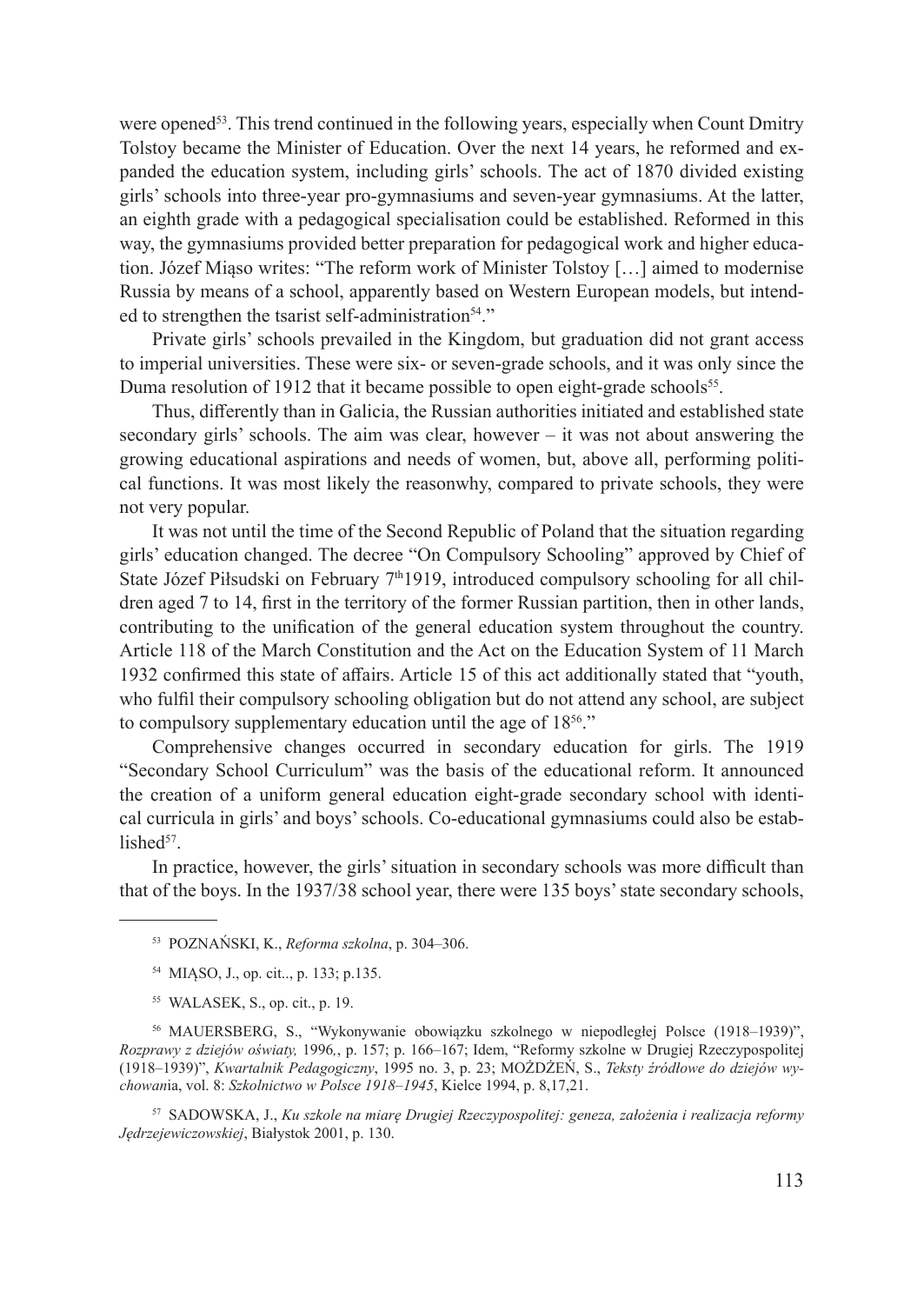123 co-educational ones and only 49 girls' schools. The authorities were more willing to open and maintain boys' gymnasiums than girls' which meant that it was still more difficult for girls to complete a secondary education, and certainly in many cases it was more expensive, because most girls were forced to attend private schools<sup>58</sup>.

During the Second Republic of Poland, two separate courses of education for girls and boys disappeared and the girls' secondary school gained official equal status; however, in practice, it was still more difficult for girls to achieve secondary – and consequently higher education – than it was for boys.

## **Bibliografia**

- Bartnicka K., "Pensja żeńska jako substytut wychowania domowego" [in:] *Nauczanie domowe dzieci polskich od XVIII do XX wieku*, K. Jakubiak, A. Winiarz (eds.), Warsaw 2004
- Czajecka B., *"Z domu w szeroki świat": droga kobiet do niezależności w zaborze austriackim w latach 1890–1914*, Krakow 1990
- Czajecka B., "Szkoły klasztorne w Galicji w latach 1867–1914," *Nasza przeszłość* 1984, vol. 61
- DĄBROWSKA J., "Początki szkolnictwa żeńskiego Instytut Guwernantek" [in:] *Z dziejów polskiej kultury i oświaty od średniowiecza do początku XX wieku*, K. Jakubiak, T. Maliszewski, Krakow 2012
- Dutkowa R., *Polityka szkolna w Galicji między autonomią a centralizmem (1861–1875)*, Krakow 1995
- Dutkowa R., *Żeńskie gimnazja Krakowa w procesie emancypacji kobiet (1896–1918)*, Krakow 1995
- *Dziennik ustaw i rozporządzeń dla Królestwa Galicji i Lodomerii wraz z Wielkim Księstwem Krakowskim*. Rocznik 1895, Lviv, part XII
- *Dziennik ustaw i rozporządzeń krajowych dla Królestwa Galicji i Lodomerii wraz z Wielkim Księstwem Krakowskim*, 1873, part XXVIII
- Ender J., *Sprawa kształcenia kobiet w dobie Komisji Edukacyjnej*, "Przegląd Historyczno- -Oświatowy" 1972, no. 3
- Hulewicz J., *Sprawa wyższego wykształcenia kobiet w Polsce w wieku XIX*, Krakow 1939
- KOT S., *Historia wychowania*, vol. II, Warsaw 1996
- Lewicki J., *Komisja Edukacji Narodowej w świetle ustawodawstwa szkolnego. Szkic historyczny*, Warsaw 1923
- Mauersberg S., "Reformy szkolne w Drugiej Rzeczypospolitej (1918–1939)," *Kwartalnik Pedagogiczny* 1995 no. 3
- MAUERSBERG S., "Wykonywanie obowiązku szkolnego w niepodległej Polsce (1918–1939)," *Rozprawy z dziejów oświaty* 1996
- Miąso J., "Reformy oświatowe w Prusach, Austrii i Rosji i ich wpływ na szkolnictwo na ziemiach polskich w drugiej połowie XIX wieku," *Kwartalnik Pedagogiczny* 1995, no. 3
- Miterzanka M., "Działalność pedagogiczna Adama księcia Czartoryskiego generała ziem podolskich," *Prace monograficzne z dziejów wychowania i szkolnictwa w Polsce*, bk. I, no. 8, Warsaw 1931

<sup>58</sup> SAMSEL, A., "Koedukacja w szkole średniej w Polsce i na świecie w latach 1918–1939, świadomy wybór czy zło konieczne", *Przegląd Historyczno-Oświatowy*, 2004, no. 3–4, p. 84–85.